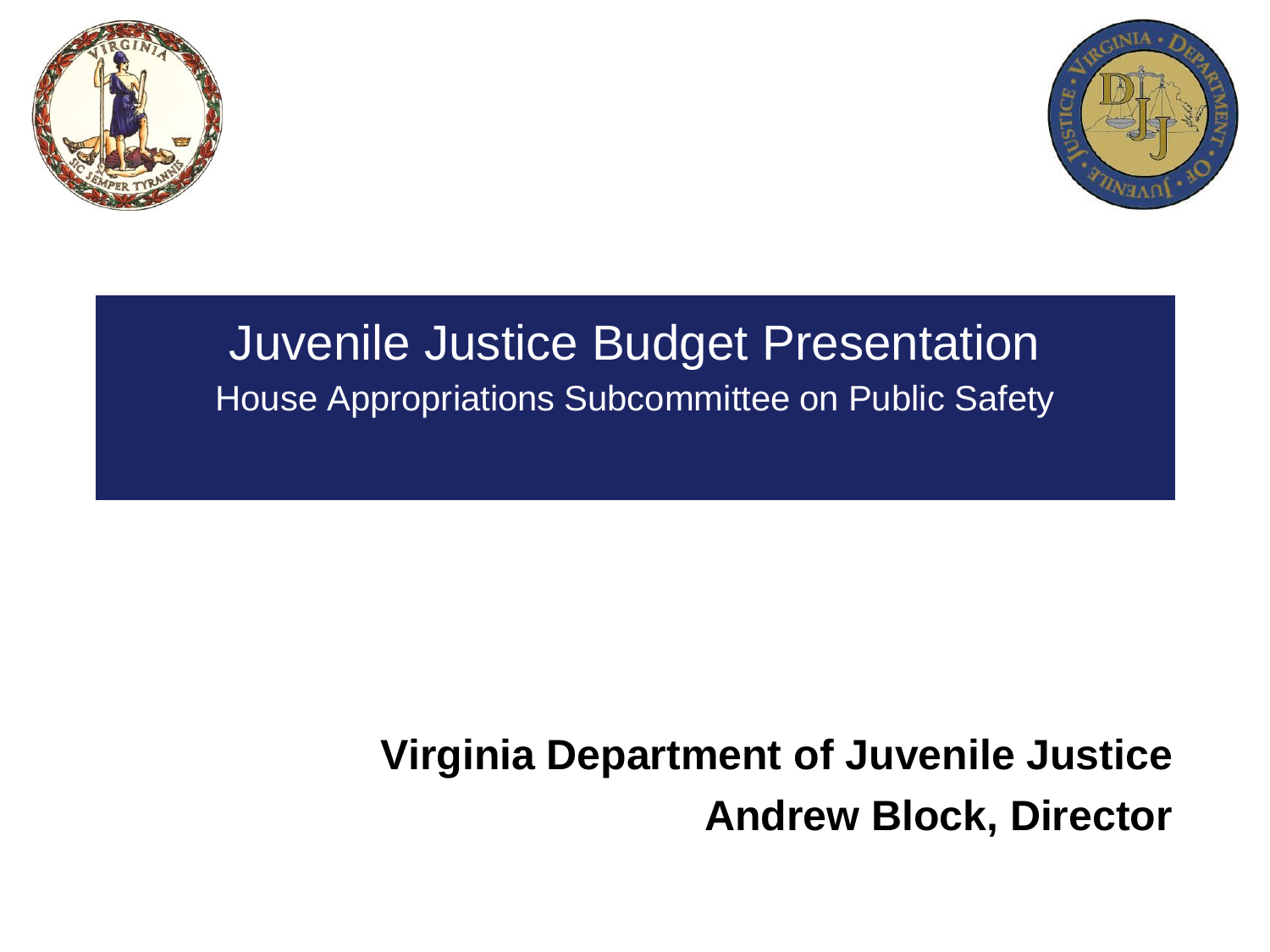

### **Juvenile Direct Care Population Forecast (Fiscal Year Average)**

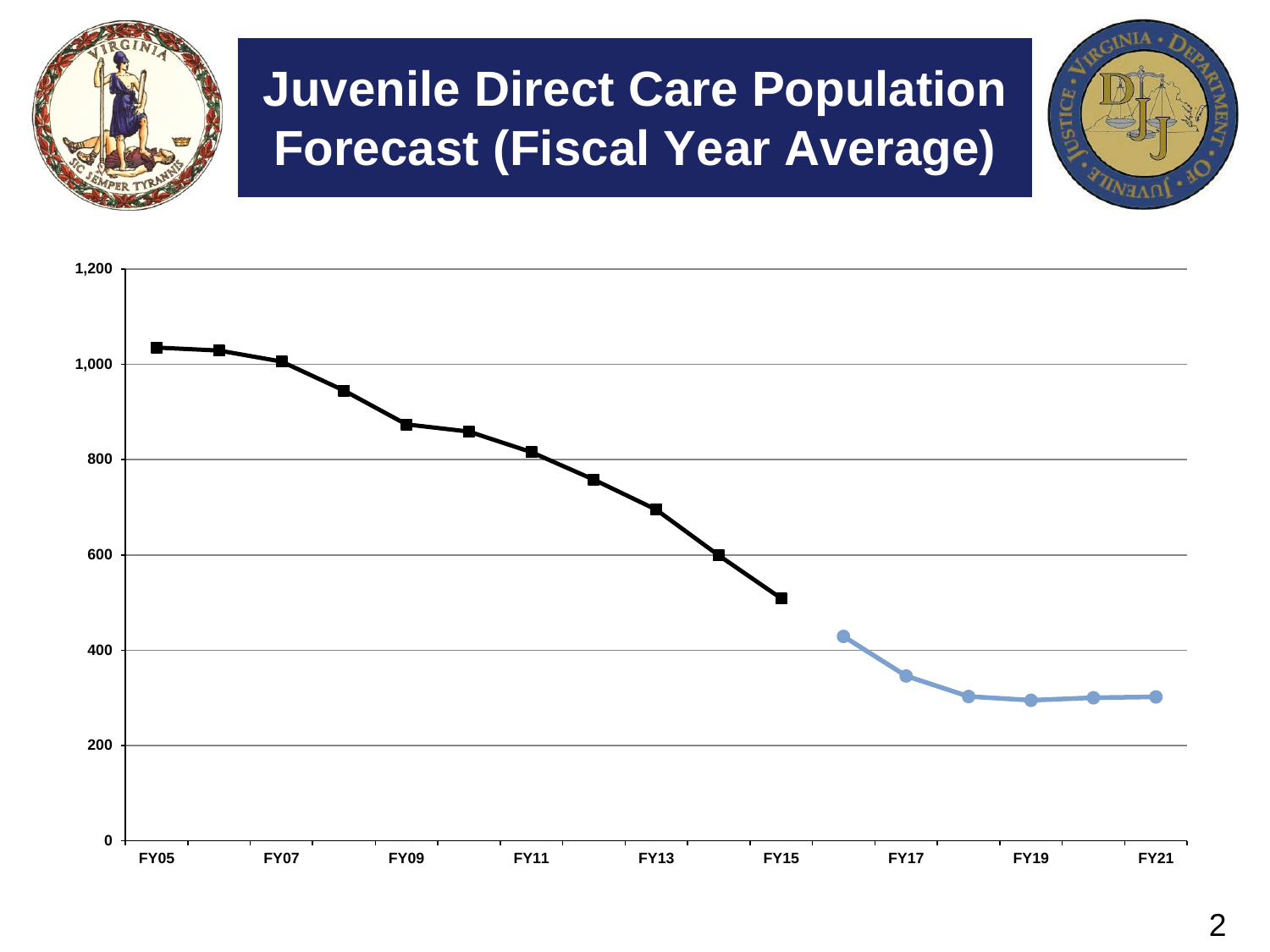

Prior DJJ and VJCCCA Budget Reductions



- **Reductions Taken in FY2013 and FY2014 (\$26 Million and 482 Positions)**
- **Reductions Taken in FY2015 and FY2016 (\$8.6 Million and 42 Positions)**
- **VJCCCA Funding Cuts 2002 to Present (\$17 million)**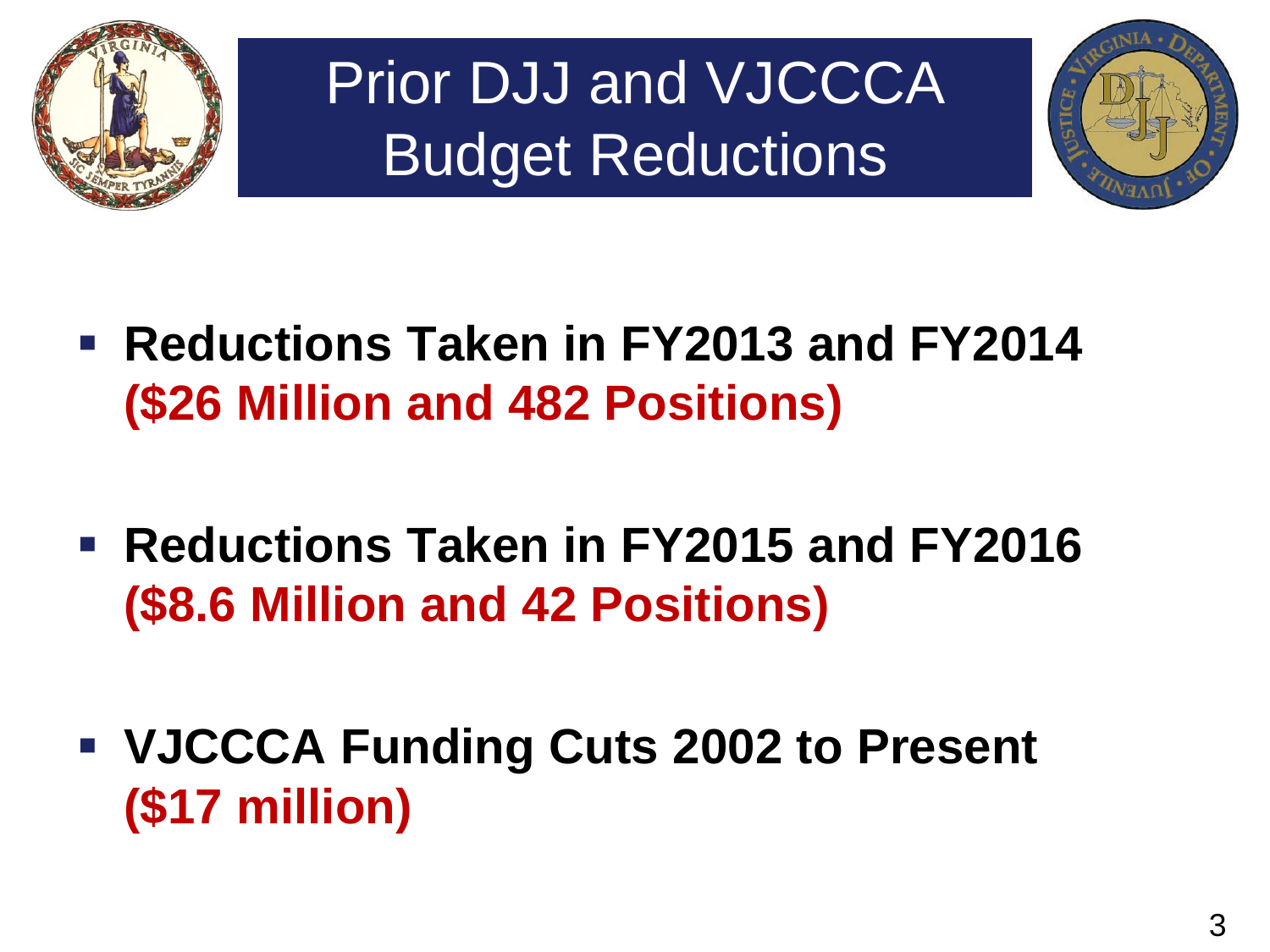

# Budget Cuts Eliminated the Continuum of Alternatives





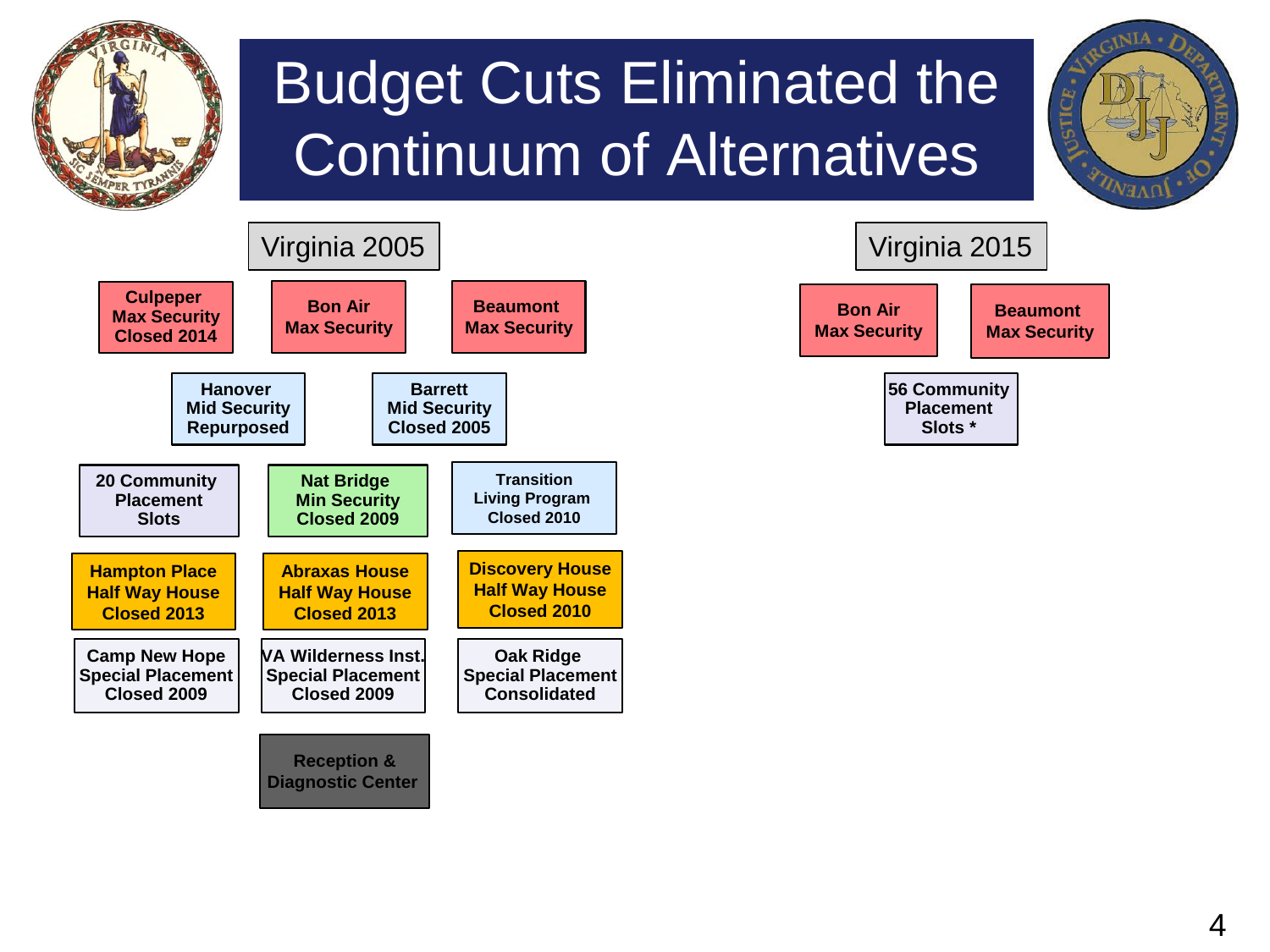

### Negative Return on Investment



#### **38% of our General Fund Budget is used to confine less than 10% of the youth we serve, of whom 75% are rearrested within 3 years of release from commitment.**

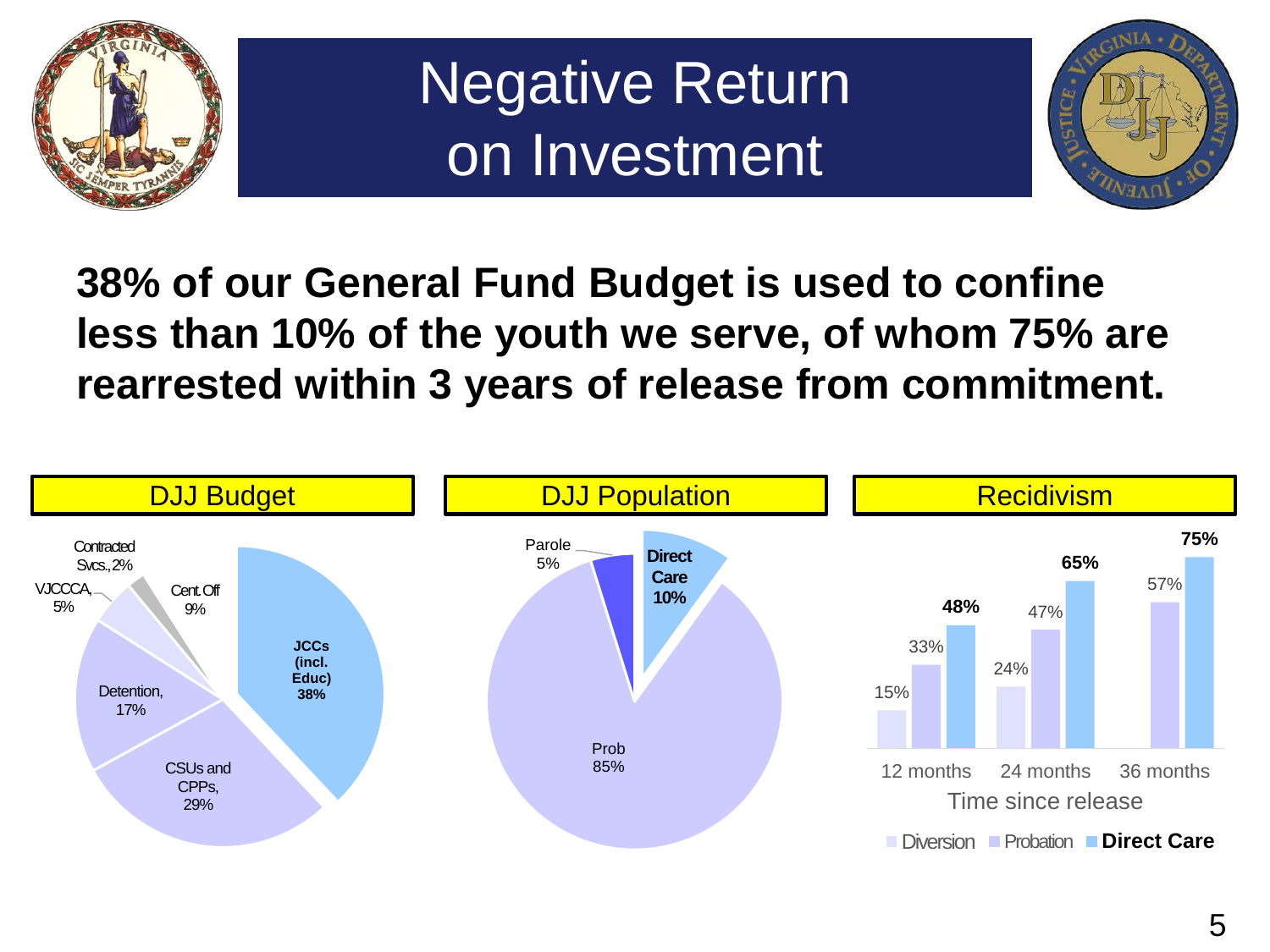

### DJJ Releases Reincarcerated with DOC



• Of the 6,365 unique juveniles released from DJJ between FYs 2005 and 2014, 23.7% were reincarcerated in a DOC facility on December 31, 2015.\*

| <b>DJJ Release Unique DJJ</b><br><b>Cohort</b> | <b>Releases</b> | <b>Number</b><br>Reincarcerated<br>with DOC | Percentage<br>Reincarcerated<br>with DOC |
|------------------------------------------------|-----------------|---------------------------------------------|------------------------------------------|
| FY 2005                                        | 793             | 188                                         | 23.7%                                    |
| FY 2006                                        | 766             | 182                                         | 23.8%                                    |
| FY 2007                                        | 734             | 197                                         | 26.8%                                    |
| <b>FY 2008</b>                                 | 755             | 173                                         | 22.9%                                    |
| FY 2009                                        | 716             | 180                                         | 25.1%                                    |
| FY 2010                                        | 580             | 149                                         | 25.7%                                    |
| FY 2011                                        | 528             | 131                                         | 24.8%                                    |
| FY 2012                                        | 526             | 140                                         | 26.6%                                    |
| FY 2013                                        | 482             | 105                                         | 21.8%                                    |
| FY 2014                                        | 485             | 61                                          | 12.6%                                    |
| Total                                          | 6,365           | 1,506                                       | 23.7%                                    |

- After 36 months, 21.5% and 19.9% of juveniles released from DJJ in FYs 2010 and 2011, respectively, were reincarcerated with DOC.
- After 36 months, 8.2% and 5.6% of juveniles released from DJJ in FYs 2010 and 2011, respectively, were reincarcerated with DJJ.

\*Data are a snapshot of the DOC population on December 31, 2015 and do not count those persons reincarcerated with DOC and released prior to that date. \*Reincarceration rates for persons in more recent release cohorts (e.g., FY 2013 and FY 2014) may be lower due to them having less follow-up time than persons released in earlier cohorts.

\*Persons released from DJJ in multiple FYs were only counted in the most recent FY.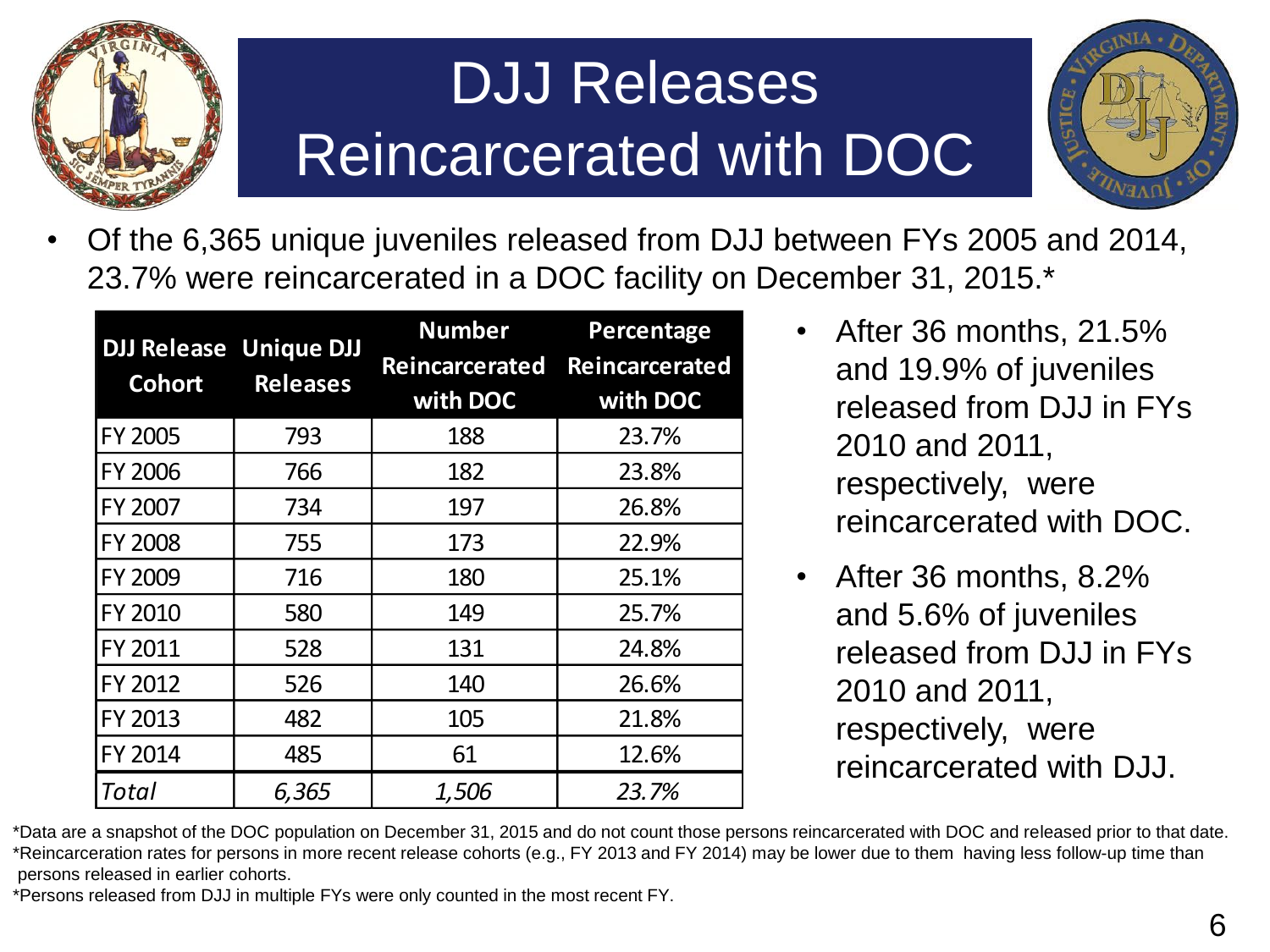

#### Significant Planning Produced this Proposal



**Separate consultant reports to the previous and current Administrations recommended replacing the outdated juvenile correctional centers (JCCs) with smaller, safer, and more cost-effective facilities.** 

**Findings included:**

- **JCCs are too big, too old, too distant, and too expensive.**
- **JCC programming and operational model is ineffective.**
- **No continuum of placements (one size fits all).**
- **The rate of success is low.**
- **Inconsistent reentry planning and services and uneven local practices and treatment alternatives.**
- **Fig. 1.5 Inadequate family engagement.**

**CONCLUSION: VIRGINIA NEEDS TO REPLACE BEAUMONT AND BON AIR.**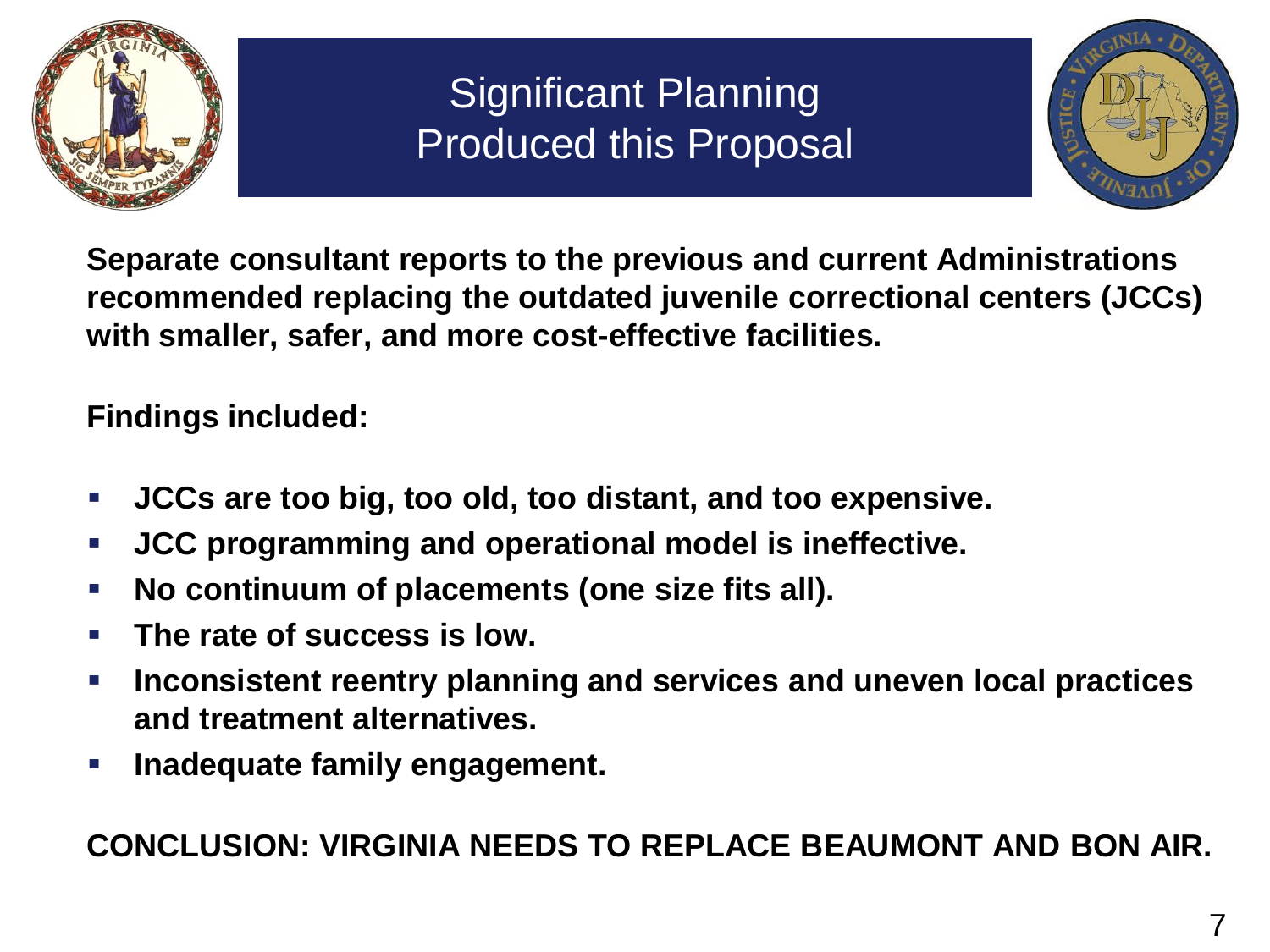

### DJJ Transformation Plan



#### **Reduce**

#### *Right-size the JCC population*

Divert low- and moderaterisk youth away from the JCCs and use data and evidence to modify LOS policy

**Enhance reentry planning**  and parole services to reduce recidivism

Create more uniform, effective, and **data-driven probation practices**

#### **Reform**

*Change the JCC operational model*

Transition JCC units to a **team-based, treatment model**

Implement short-term changes in JCCs to **improve educational/vocational programming and increase family contact**

Engage and strengthen families and family partnerships

#### **Replace**

*Move to a new platform for providing secure custody and treatment for the highest-risk youth*

**Expand the array of JCC alternatives** for youth committed to DJJ by **reinvesting** correctional savings

**Build two new facilities** that are safer, closer to home, smaller in scale, more financially viable, and more compatible with the new therapeutic model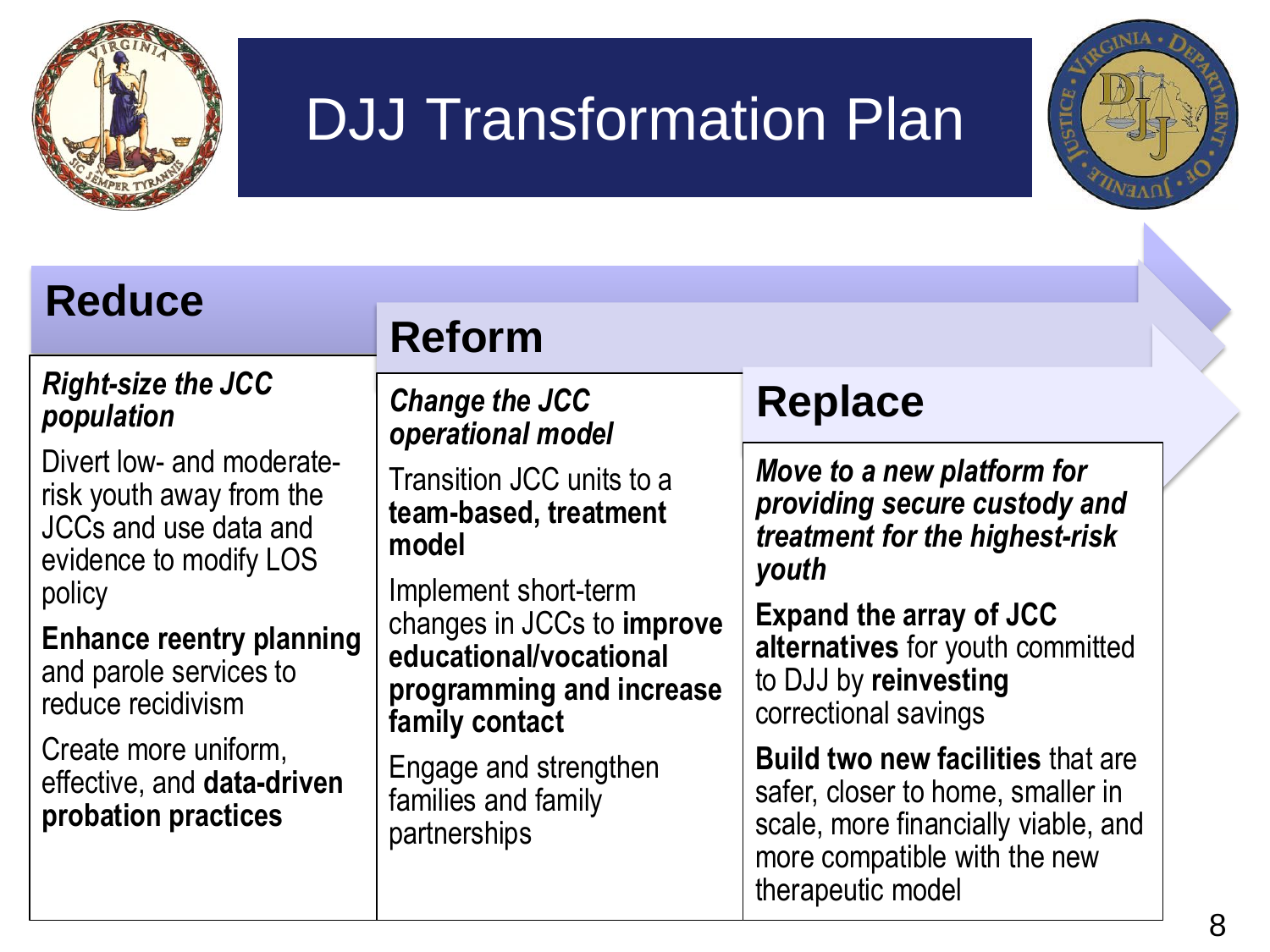

# Budget Proposals



- **1. Authorization to reinvest operational savings into building a statewide, community-based continuum of services; and**
- **2. Capital funds to build two smaller, geographically appropriate, and treatment-oriented secure juvenile facilities.**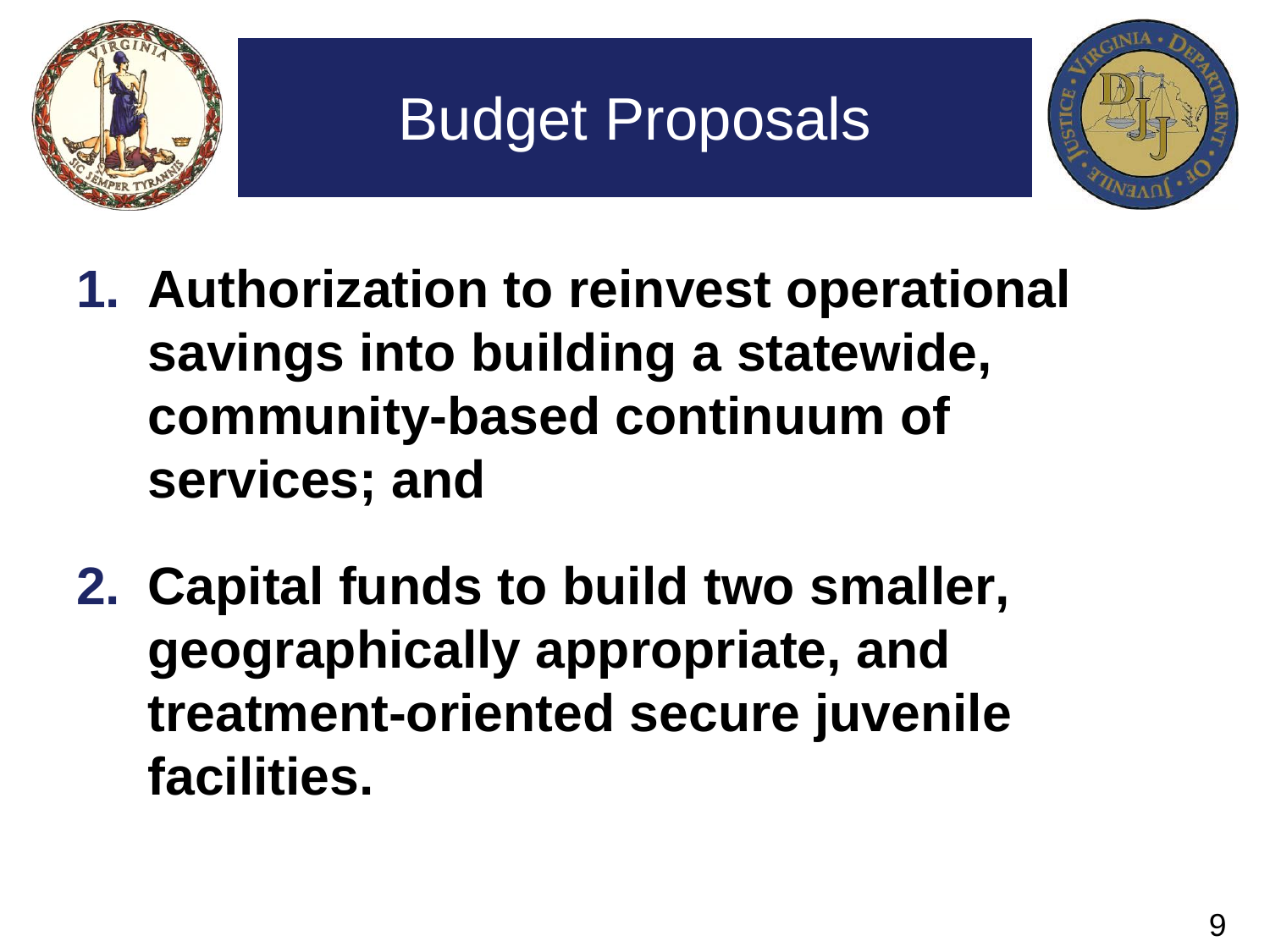

# **Reinvestment** Budget Language



- Language in the Introduced Budget would allow DJJ to reallocate savings from the reduced cost of operating state JCCs to support the goals of DJJ's transformation plan.
- The transformation plan may include: increasing the number of local placement options and services; ensuring that services and placements are available across all regions of the Commonwealth; and enhancing educational, career readiness, rehabilitative, and mental health services in state and local facilities, including community placement programs, independent living programs, and group homes.
- Language requires DJJ to report back to the General Assembly on the impact and results of the transformation plan.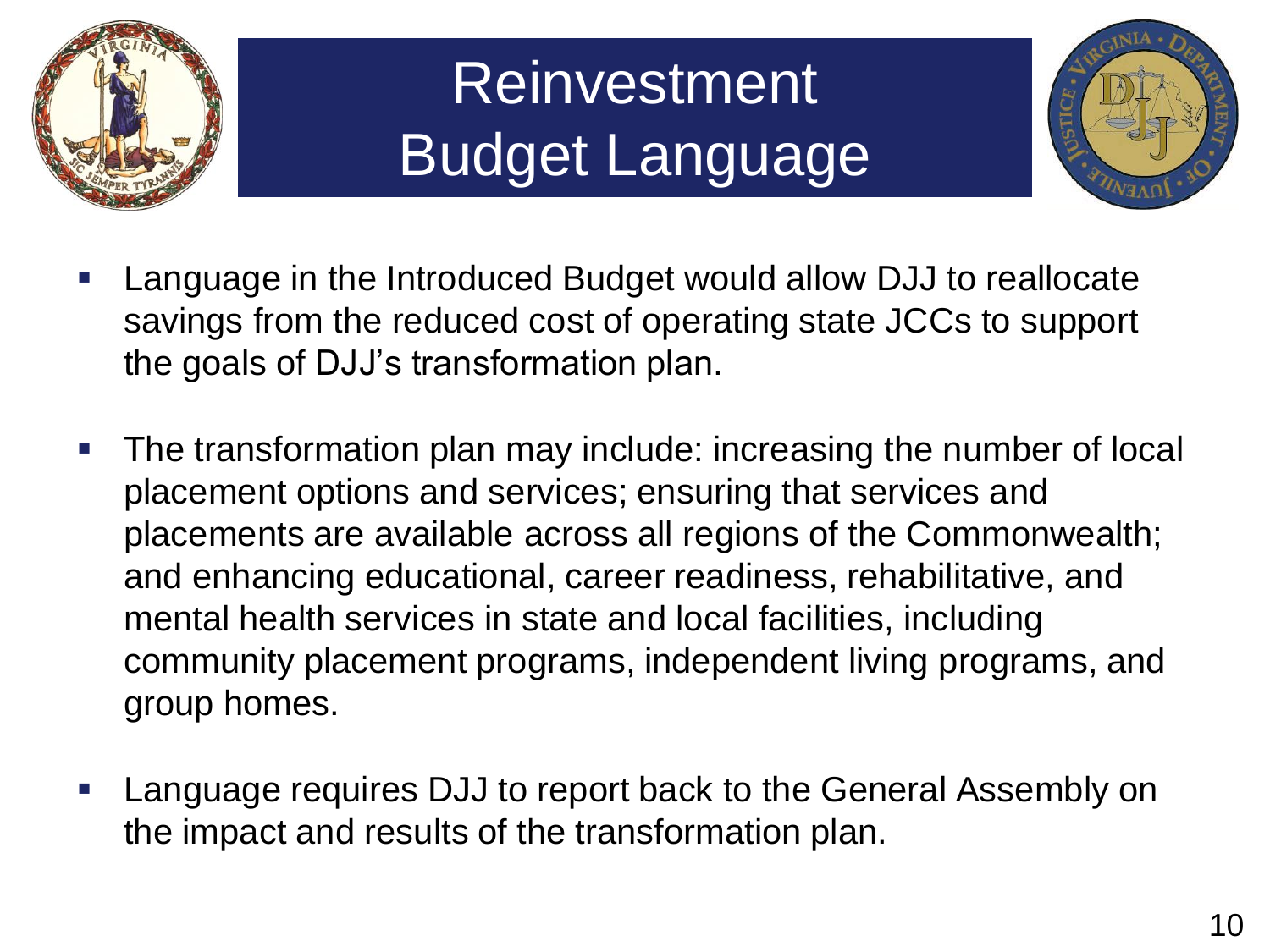

# Funding Reinvestment



- **Budget neutral**
- **Funded through correctional savings from population decline, service consolidation, and facility replacement (550 beds to 152 state beds)**
- **ESTIMATED COST: \$16.5 million**
- **No unfunded mandates to localities: DJJ pays its own way for committed youth.**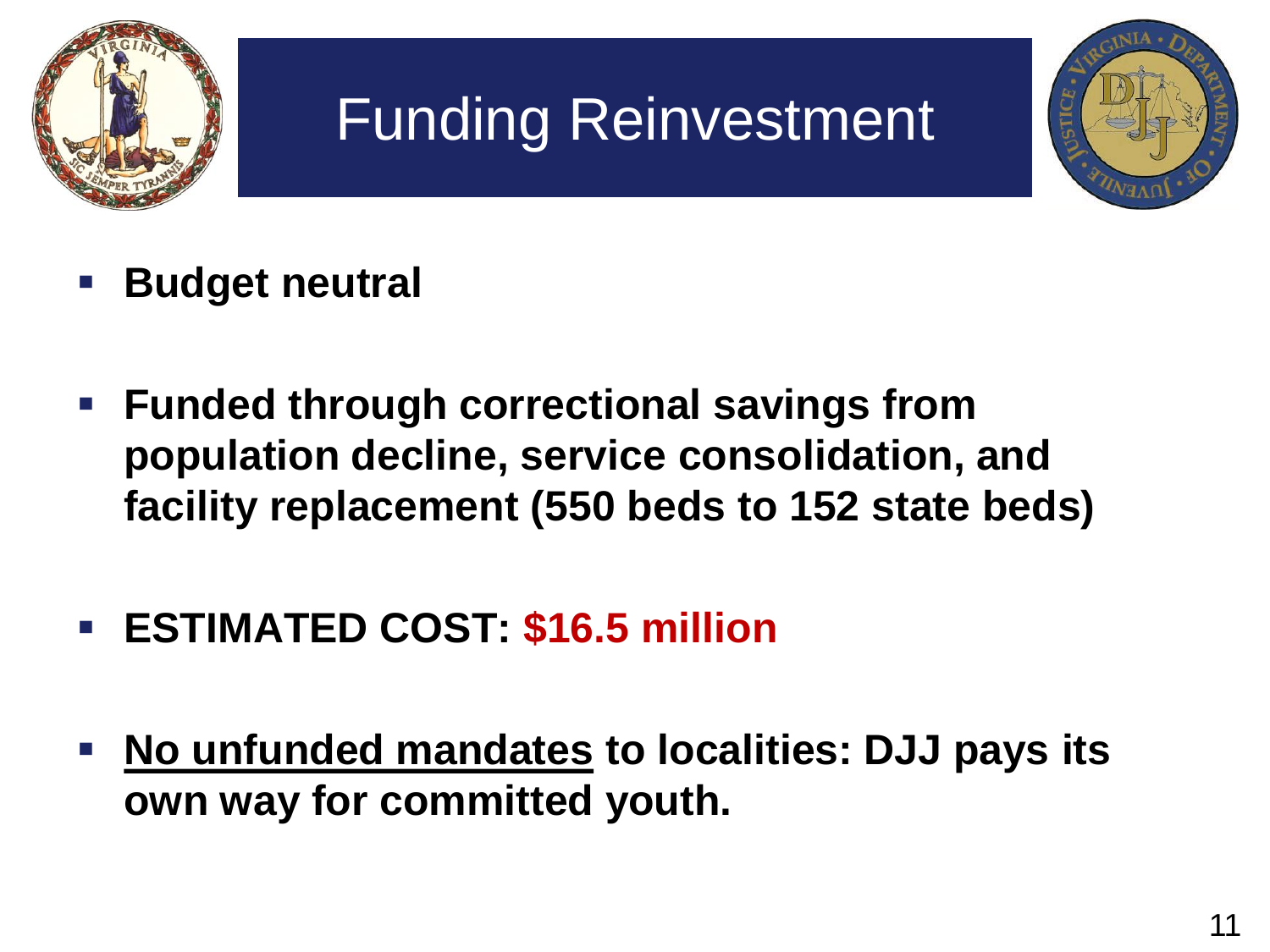

### **Operationalizing Reinvestment**



- **Partnering with private and local providers to provide regional delivery systems and maximize cost-effectiveness and performance**
- **Expansion of community placement programs**
- **Priorities are regional equity and access to a continuum of evidence-based services, including:**
	- Evidence-based family therapy, aggression management, substance abuse, and wrap-around services
	- Range of non-secure and secure residential options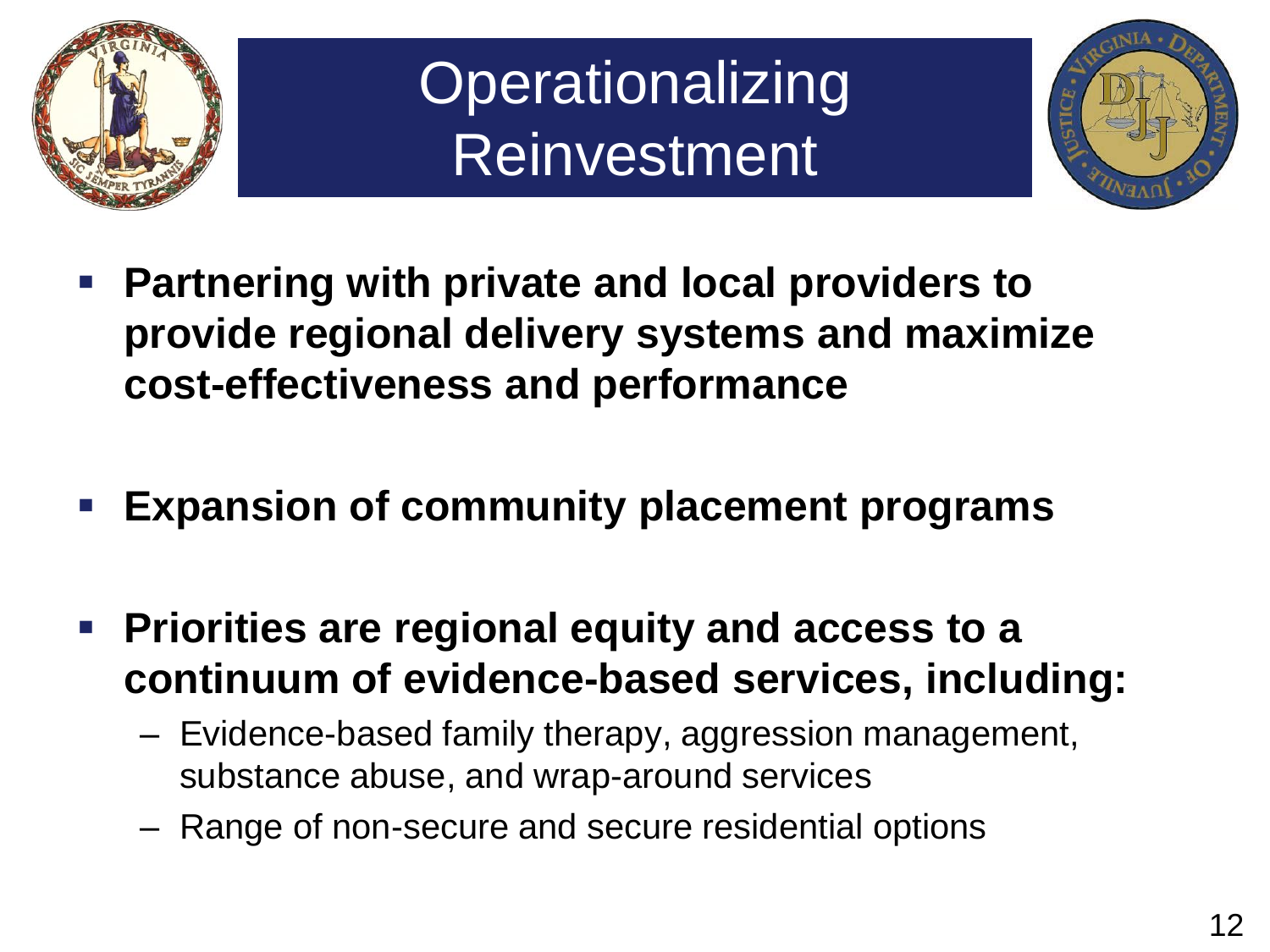

#### Costing Out Reinvestment Plan



 **Purpose:** DJJ established a baseline estimate of the types and cost of evidence-based and community services required for treatment in the community in lieu of a JCC placement.

#### **Methodology:**

- DJJ selected the highest two quarters of commitments for FY2015 (July 2014 through December 2014).
- A total of 151 cases of committed youth were selected for review.
- A group of 16 subject-matter experts were gathered to conduct to retrospectively establish disposition plans incorporating the projected array of services for each youth.
- **Projections:** Overall cost projections were made given the aggregate costs of providing the new array of services to likely-committed youth.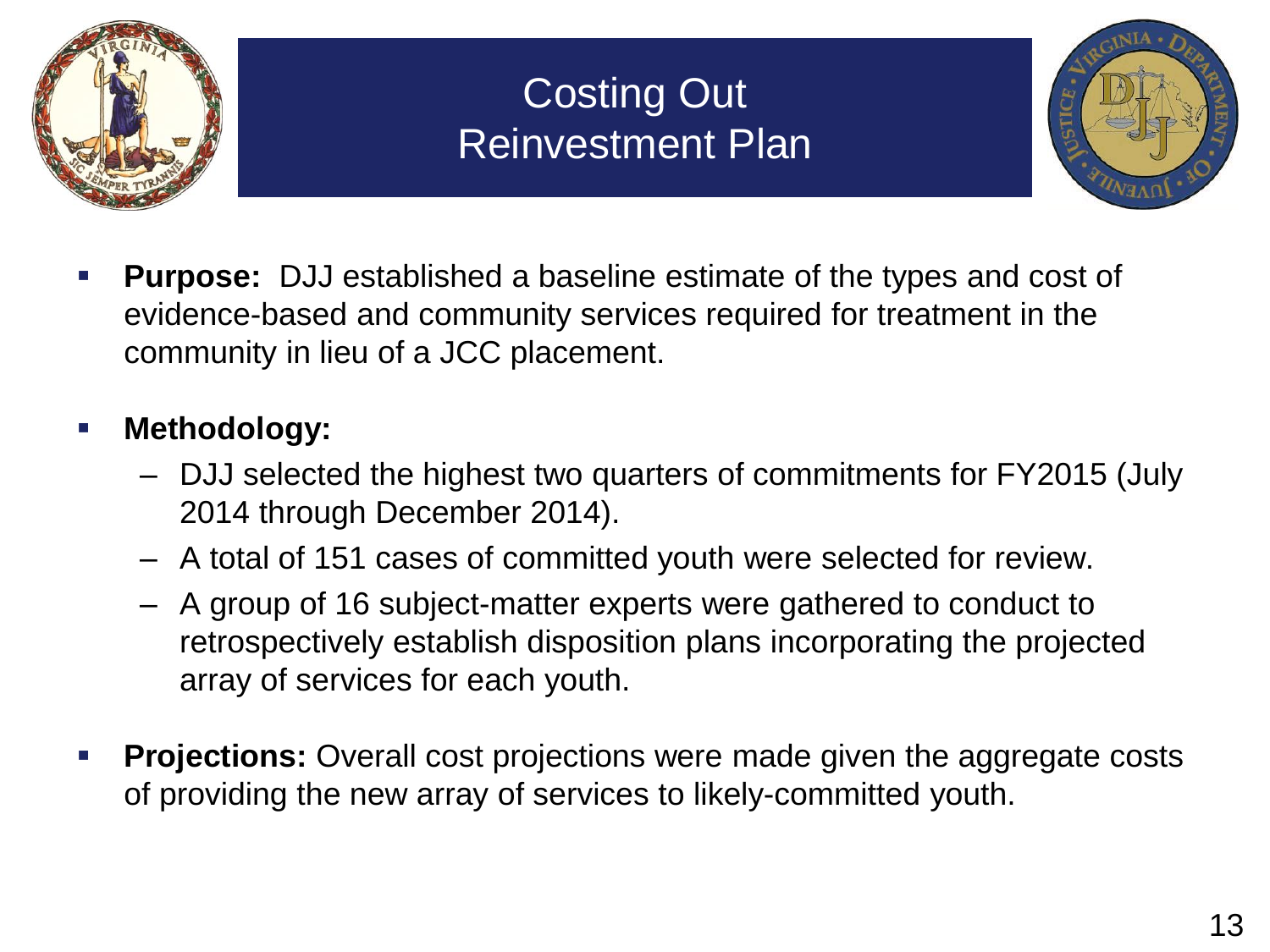

# Transformation Plan will Benefit Taxpayers



| PROJECTED ANNUAL SAVINGS AFTER TRANSFORMATION                   |                        |  |
|-----------------------------------------------------------------|------------------------|--|
| <b>EXPENSE</b>                                                  | <b>RUNNING BALANCE</b> |  |
| <b>Total Cost to Operate Current Facilities</b>                 | \$50,433,361           |  |
| <b>Estimated Annual Reception &amp; Diagnostic Center Savin</b> | \$4,300,000            |  |
| <b>Estimated Cost to Operate the new Facilities</b>             | ( \$31,491,057)        |  |
| <b>Estimated Annual Cost for Services</b>                       | ( \$15,693,714)        |  |
| <b>Administrative Costs</b>                                     | ( \$926, 650)          |  |
| Balance                                                         | \$6,621,940            |  |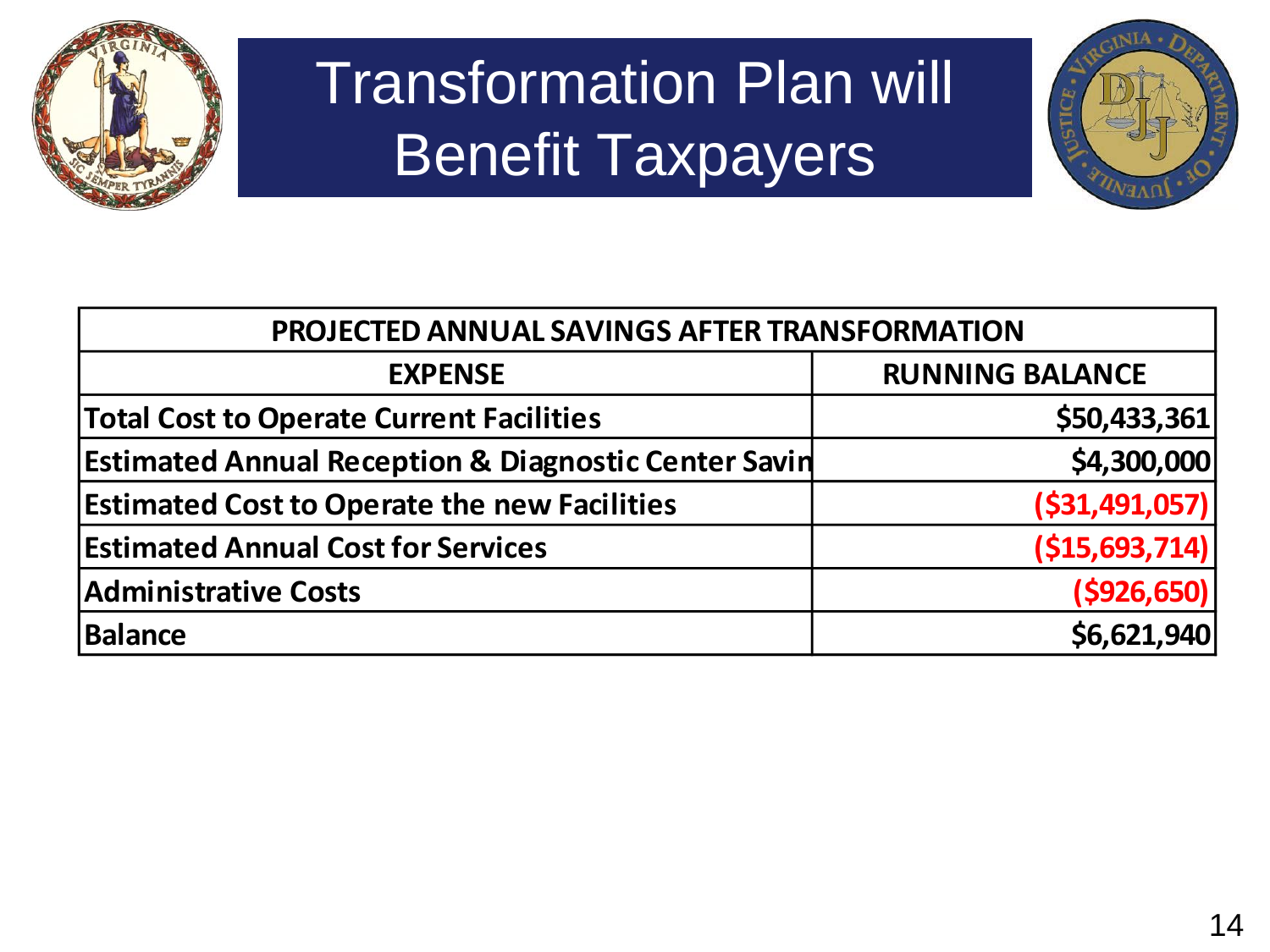

### Reinvestment Progress To Date



#### • **Community Placement Programs**

| <b>CPP Beds</b>   |         |                                   |  |
|-------------------|---------|-----------------------------------|--|
| <b>July 2015</b>  | 38 Beds | 4 Sites                           |  |
| January 2016      | 56 Beds | <b>6 Sites</b>                    |  |
| <b>April 2016</b> | 64 Beds | Add 8 Beds in Chesterfield        |  |
|                   |         | Add 8 Beds in Northern Virginia & |  |
| <b>July 2016</b>  | 76 Beds | 4 additional in Virginia Beach    |  |

#### **Additional Reinvestment Progress:**

- Ten Detention Reentry Beds have been contracted and are in use
- An Apartment Living Program opens on February 1, 2016
- Contracts have been awarded for mental health assessments in the community placement programs
- An RFP will be posted this month (January 2016) for: A Girls Alternative Program
- RFPs will be posted in next month (February 2016) for:
	- Regional care coordination services
	- Day treatment program in high-committing locality
- Quality Assurance positions have been established to monitor contracted services, one Manager (January 2016), two Monitors (March 2016), and two additional Monitors (August 2016)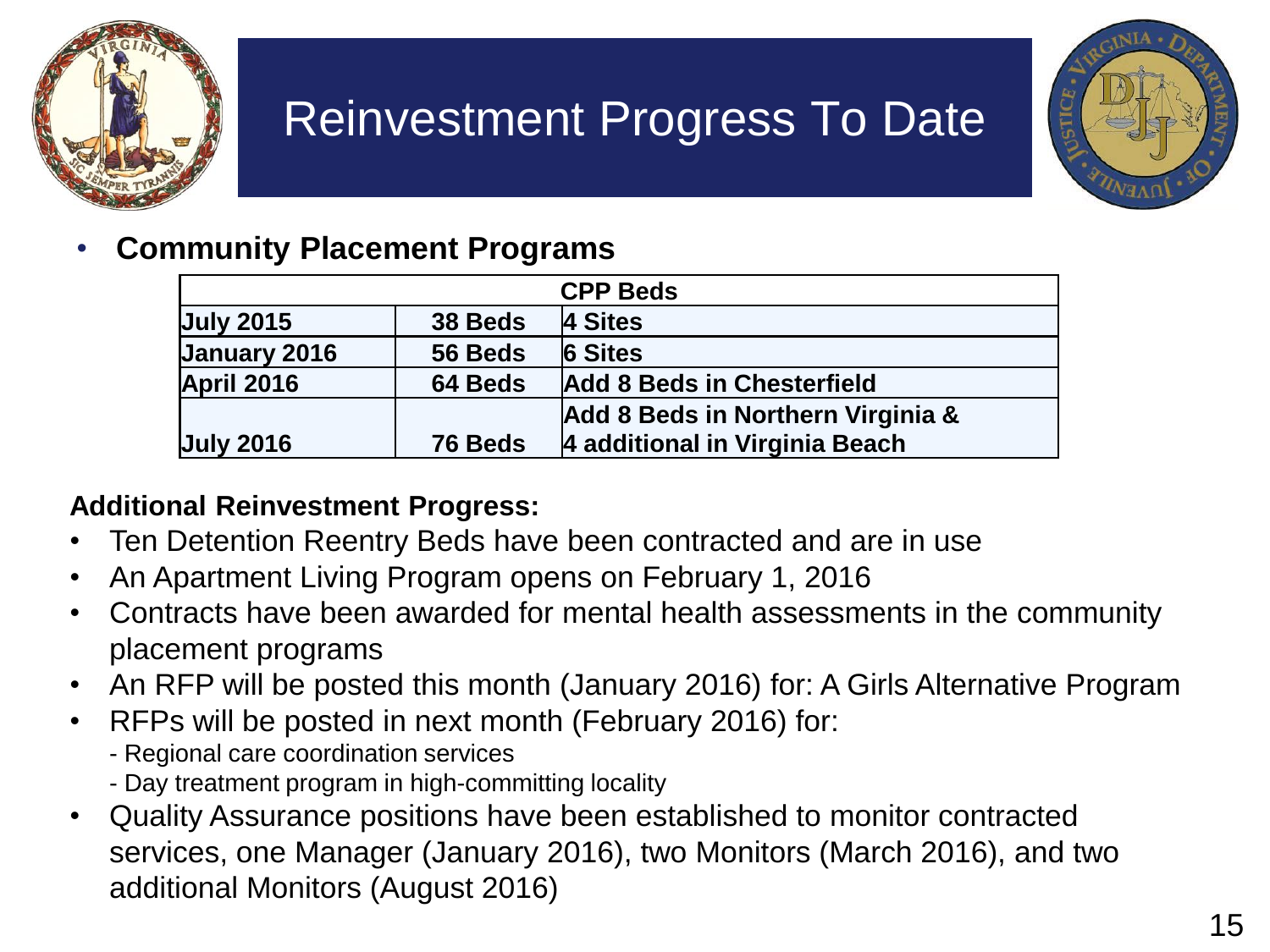

### **Completion Date:** January 2019 and ongoing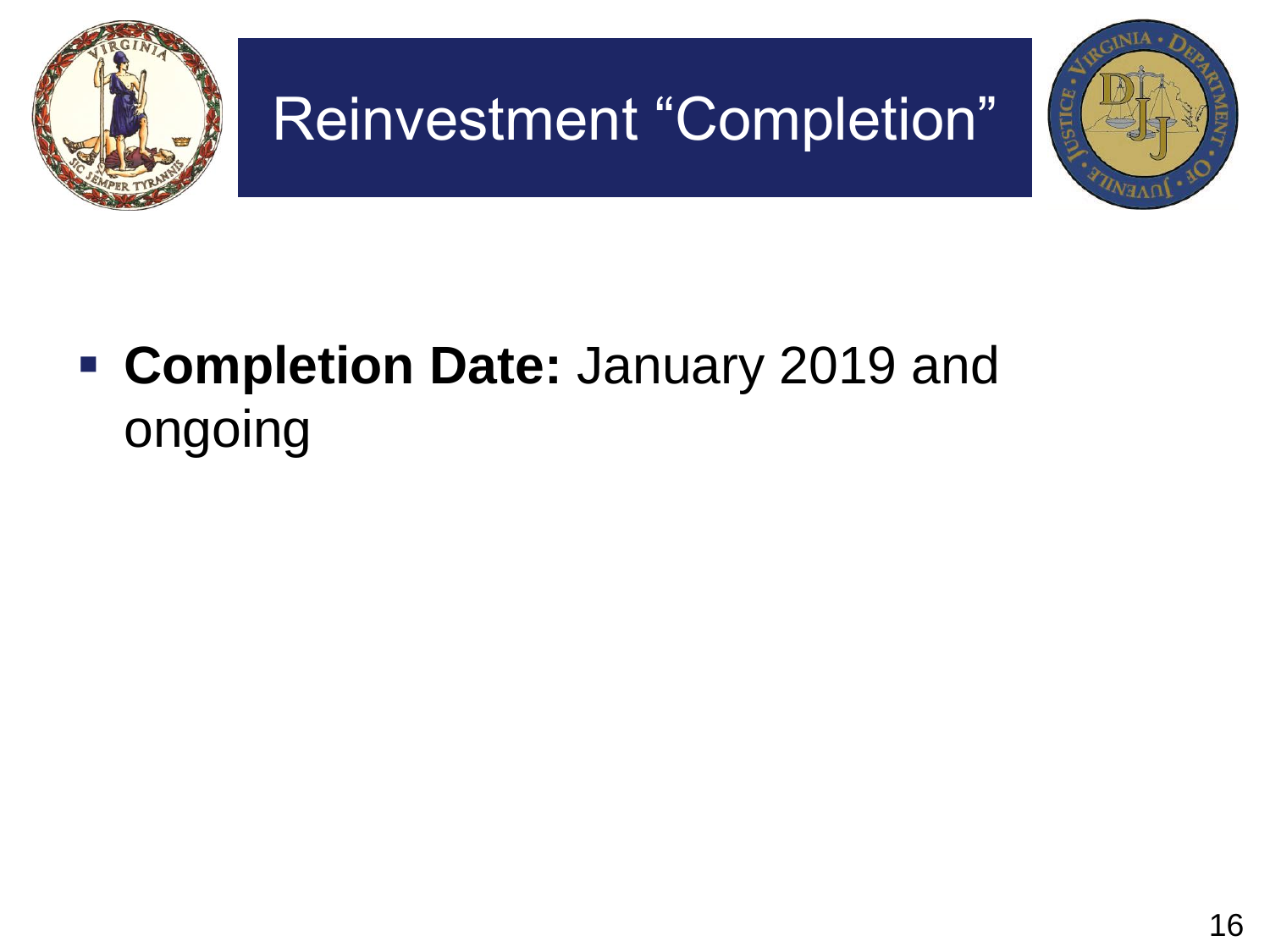

# Transformation Plan is Achievable



- **Projected average daily population by January 2019 is approximately 300**
- **Continuum of at least 150 community-based alternatives (secure and non-secure) needs to be in place by then**
- **56 community placement beds in place with more alternatives in development**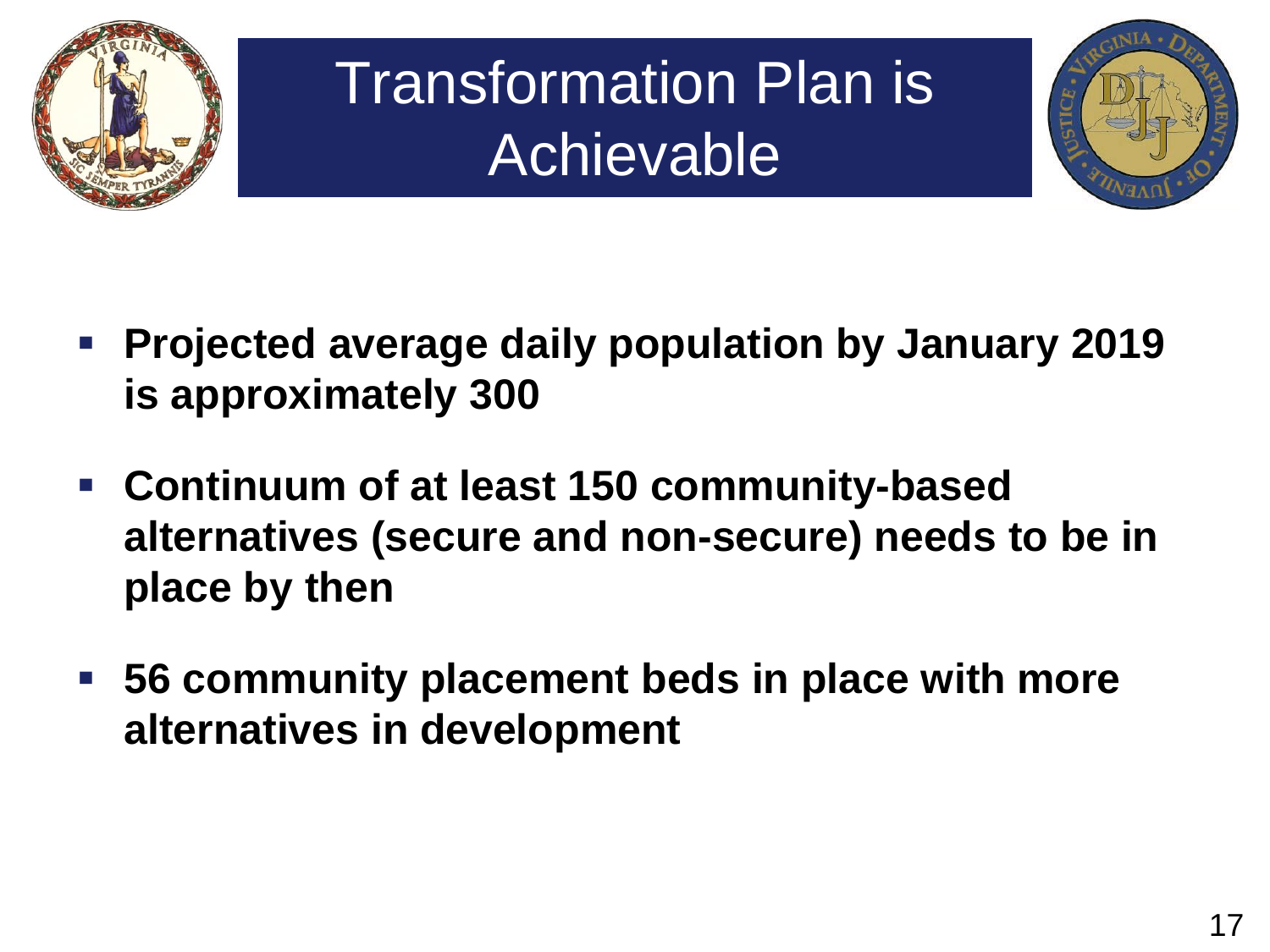

## Transformation Plan Will Improve Public Safety



- **Proximity:** Almost three times more youth will be within an hour's drive of their homes than in current JCCs leading to better reentry and family engagement**.**
- **Safer Facilities:** New facilities will be designed for rehabilitation and education with smaller population, smaller units, modern technology for both education and safety, and dedicated treatment space.
- **Safer Communities:** DJJ can develop more services, supports, and alternatives for communities across the Commonwealth.
- **More Successful Youth:** The new continuum of services, including the new facilities, will drive down DJJ's high recidivism rates, protecting the public and reducing future victimization.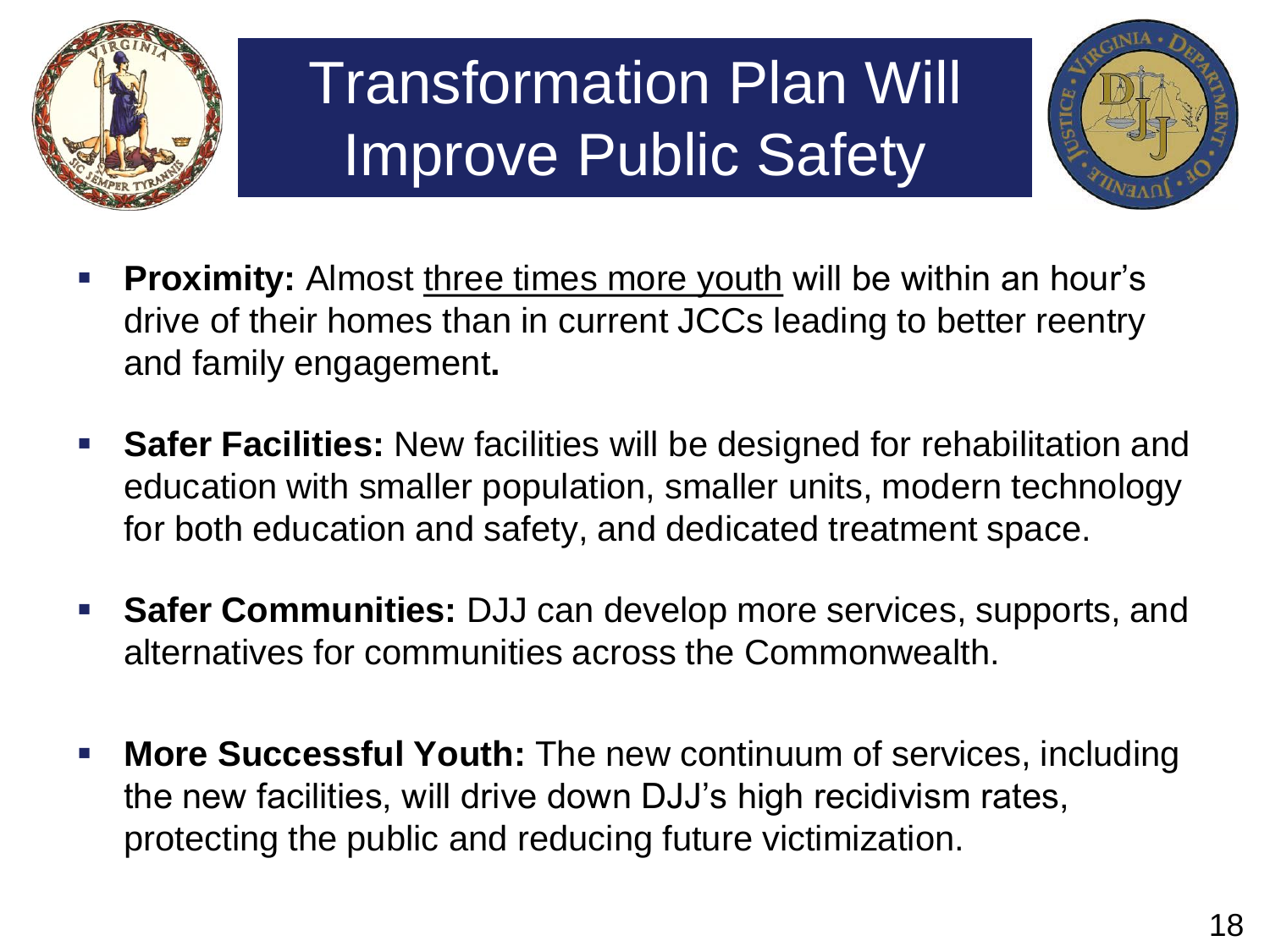

Transformation Plan Will Benefit Children's Mental Health



- **Service gaps closed**
- **Higher quality services (evidence-based) developed**

 **Access to treatment across the Commonwealth**